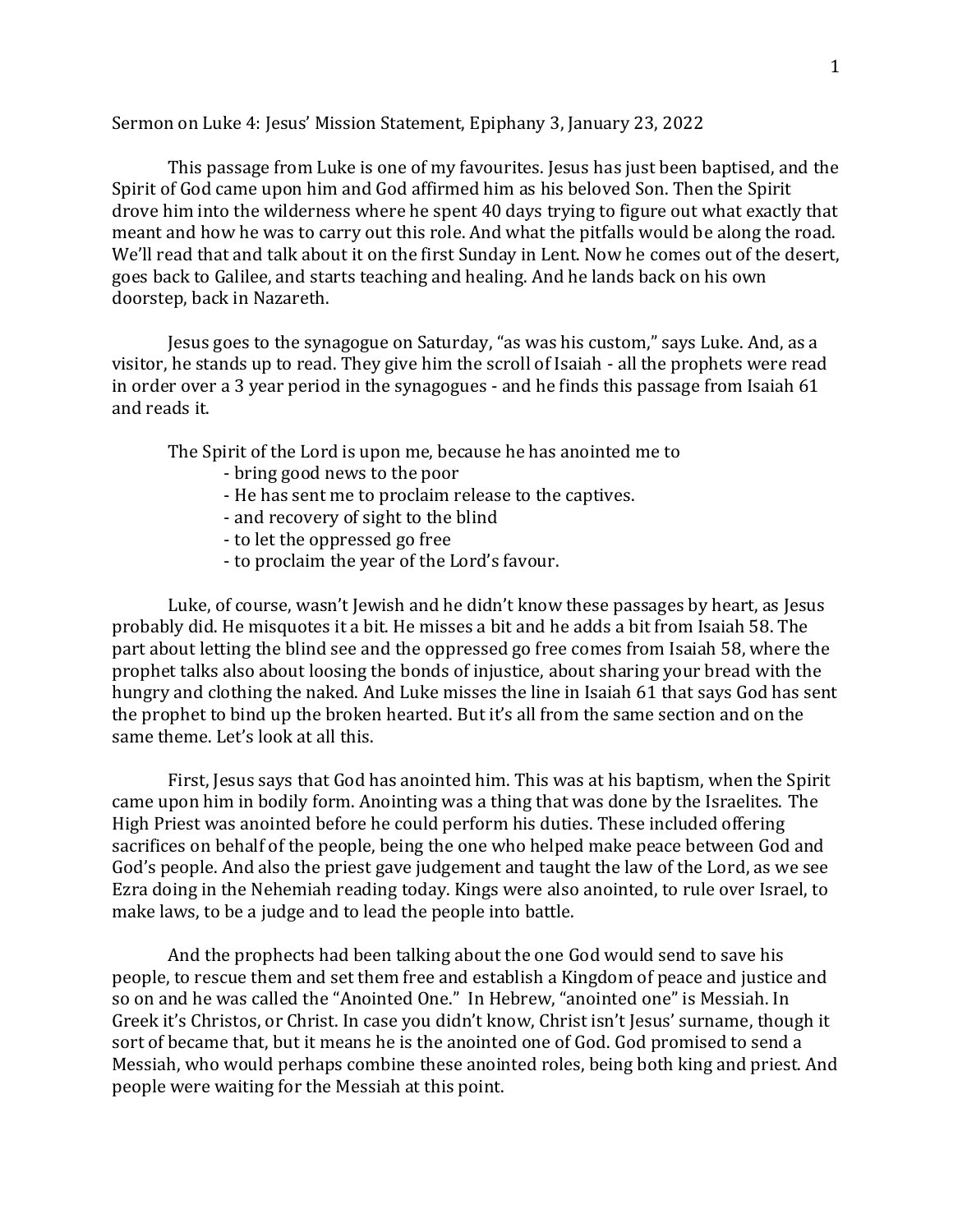So when Jesus read the prophet's words that he was anointed by the Spirit, and said they'd been fulfilled, this would have been the first thing they thought of: that Jesus was the Messiah. Especially as he was reading a passage about the deliverance of Israel from exile and the re-establishment of the Kingdom in Jerusalem.

When kings and priests were anointed, they were anointed for a purpose. Jesus says what his purpose is when he reads this. He has been anointed to bring good news to the poor, liberty to the captives, recovery of sight to the blind, to let the oppressed go free, to bind up the broken-hearted, to proclaim the year of the Lord's favour.

If you were poor - and some of you are poor or have been poor - what would be good news for you? Someone calling you up and saying you had been left a bequest of \$100,000? Someone saying your debts were paid? Someone paying your rent or your power this month? Or, even better, someone saying that you were going to be paid enough to live on from now on? Good news usually comes in the form of what we're lacking in life. For the poor that might be enough money. For the sick it might be better health. For the lonely, it might be a friend. And for all of us, the news that God loves us and is on our side.

Liberty for captives, freedom for the oppressed. We support Amnesty International, which works to help set free people who have been arrested for no crime and sent to jail and often tortured. They keep track of these people, maybe journalists who told the truth about what was going on, maybe someone who criticized a bad government policy, maybe a woman who wanted women to be able to have some rights and freedoms. And these people found themselves in jail. Amnesty works hard to get them released and to stop the torture. And it works. Every newsletter contains stories of people released and reunited to their families, with such happiness. This is God's work that they are doing.

But most of us are not in jail and we are not living under deep oppression, though there is oppression for some of us, especially minorities, and Jesus would have been in favour of stopping that. But this still applies to us. Right now many of us are oppressed by fear and anxiety. By loneliness. Sometimes by guilt. Jesus says he comes to set us free. And he often uses the church to help bring us into the sunshine from the dark jails we can be in.

He comes to bring light to those who live in darkness, whether that's physical blindness or just a mental or emotional darkness. I expect you've all experienced feeling like the world was pretty dark and hopeless. I know I have. And sometimes what it takes to bring light to that is someone coming and listening and just being present. Someone who cares enough to be with me, who isn't afraid of my darkness and is willing to just be with me in it. As Jesus was. We just read at Christmas how he came like the dayspring, the rising sun, to shed light on us all. And when we sit with someone in their darkness, we are also doing this work, shining the warm light of God's love on them.

My favourite is the one Luke omitted but I expect Jesus read, because it's right there in the passage: to bind up the broken-hearted. Who here has not been broken-hearted from time to time? It's part of the human condition. When our hearts are bleeding, Jesus comes to bind them up and bring healing.